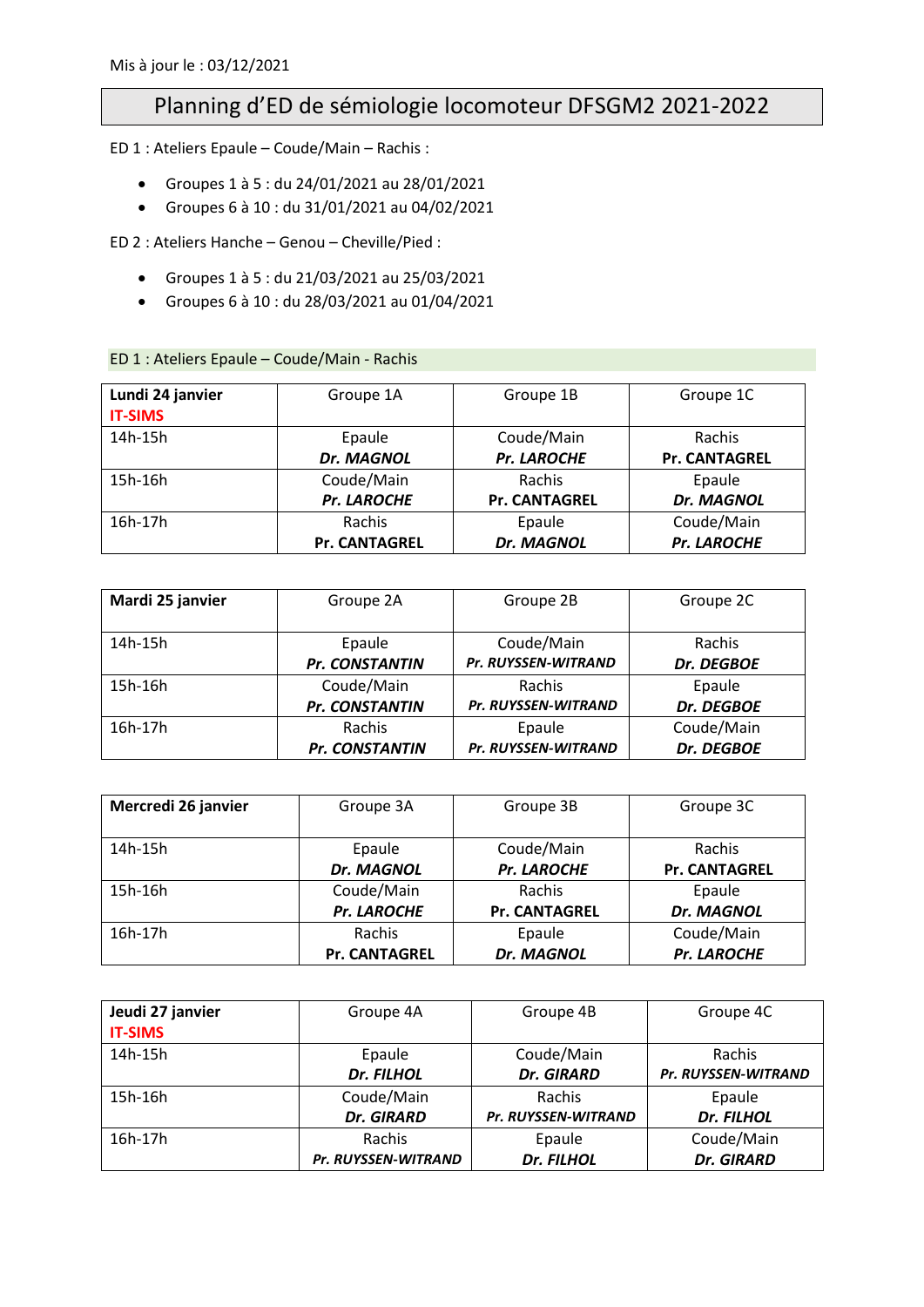| Vendredi 28 janvier | Groupe 5A                   | Groupe 5B                   | Groupe 5C                   |
|---------------------|-----------------------------|-----------------------------|-----------------------------|
| <b>IT-SIMS</b>      |                             |                             |                             |
| 14h-15h             | Epaule                      | Coude/Main                  | Rachis                      |
|                     | <b>Pr. N BONNEVIALLE</b>    | Dr. SYLVIE                  | <b>Dr. CAILLET PORTILLO</b> |
| 15h-16h             | Coude/Main                  | Rachis                      | Epaule                      |
|                     | Dr. SYLVIE                  | <b>Dr. CAILLET PORTILLO</b> | <b>Pr. N BONNEVIALLE</b>    |
| $16h-17h$           | Rachis                      | Epaule                      | Coude/Main                  |
|                     | <b>Dr. CAILLET PORTILLO</b> | <b>Pr. N BONNEVIALLE</b>    | Dr. SYLVIE                  |

| Lundi 31 janvier | Groupe 6A          | Groupe 6B                | Groupe 6C                |
|------------------|--------------------|--------------------------|--------------------------|
| <b>IT-SIMS</b>   |                    |                          |                          |
| 14h-15h          | Epaule             | Coude/Main               | Rachis                   |
|                  | Dr. SYLVIE         | <b>Dr. COURTOT</b>       | <b>Pr. CANTAGREL</b>     |
| 15h-16h          | Coude/Main         | Rachis                   | Epaule                   |
|                  | <b>Dr. COURTOT</b> | Pr. CANTAGREL            | <b>Pr. N BONNEVIALLE</b> |
| $16h-17h$        | Rachis             | Epaule                   | Coude/Main               |
|                  | Pr. CANTAGREL      | <b>Pr. N BONNEVIALLE</b> | <b>Dr. COURTOT</b>       |

| Mardi 1er février<br><b>IT-SIMS</b> | Groupe 7A             | Groupe 7B                  | Groupe 7C  |
|-------------------------------------|-----------------------|----------------------------|------------|
| 14h-15h                             | Epaule                | Coude/Main                 | Rachis     |
|                                     | <b>Pr. CONSTANTIN</b> | <b>Pr. RUYSSEN-WITRAND</b> | Dr. DEGBOE |
| 15h-16h                             | Coude/Main            | Rachis                     | Epaule     |
|                                     | <b>Pr. CONSTANTIN</b> | <b>Pr. RUYSSEN-WITRAND</b> | Dr. DEGBOE |
| 16h-17h                             | Rachis                | Epaule                     | Coude/Main |
|                                     | <b>Pr. CONSTANTIN</b> | <b>Pr. RUYSSEN-WITRAND</b> | Dr. DEGBOE |

| Mercredi 2 février | Groupe 8A         | Groupe 8B         | Groupe 8C            |
|--------------------|-------------------|-------------------|----------------------|
| <b>IT-SIMS</b>     |                   |                   |                      |
| 14h-15h            | Epaule            | Dr. T. BARON-     | Rachis               |
|                    | Pr. MANSAT        | <b>TROCELLIER</b> | <b>Pr. CANTAGREL</b> |
| 15h-16h            | Dr. T. BARON-     | Rachis            | Epaule               |
|                    | <b>TROCELLIER</b> | Pr. CANTAGREL     | Pr. MANSAT           |
| $16h-17h$          | Rachis            | Epaule            | Dr. T. BARON-        |
|                    | Pr. CANTAGREL     | Pr. MANSAT        | <b>TROCELLIER</b>    |

| Jeudi 3 février | Groupe 9A                  | Groupe 9B           | Groupe 9C                  |
|-----------------|----------------------------|---------------------|----------------------------|
| <b>IT-SIMS</b>  |                            |                     |                            |
| 14h-15h         | Epaule                     | Coude/Main          | Rachis                     |
|                 | Dr. T. BARON-              | <b>Dr VALETTE</b>   | <b>Pr. RUYSSEN-WITRAND</b> |
|                 | <b>TROCELLIER</b>          |                     |                            |
| $15h-16h$       | Coude/Main                 | Rachis              | Epaule                     |
|                 | Dr. T. BARON-              | Pr. RUYSSEN-WITRAND | <b>Dr VALETTE</b>          |
|                 | <b>TROCELLIER</b>          |                     |                            |
| $16h-17h$       | Rachis                     | Epaule              | Coude/Main                 |
|                 | <b>Pr. RUYSSEN-WITRAND</b> | Dr. T. BARON-       | <b>Dr VALETTE</b>          |
|                 |                            | <b>TROCELLIER</b>   |                            |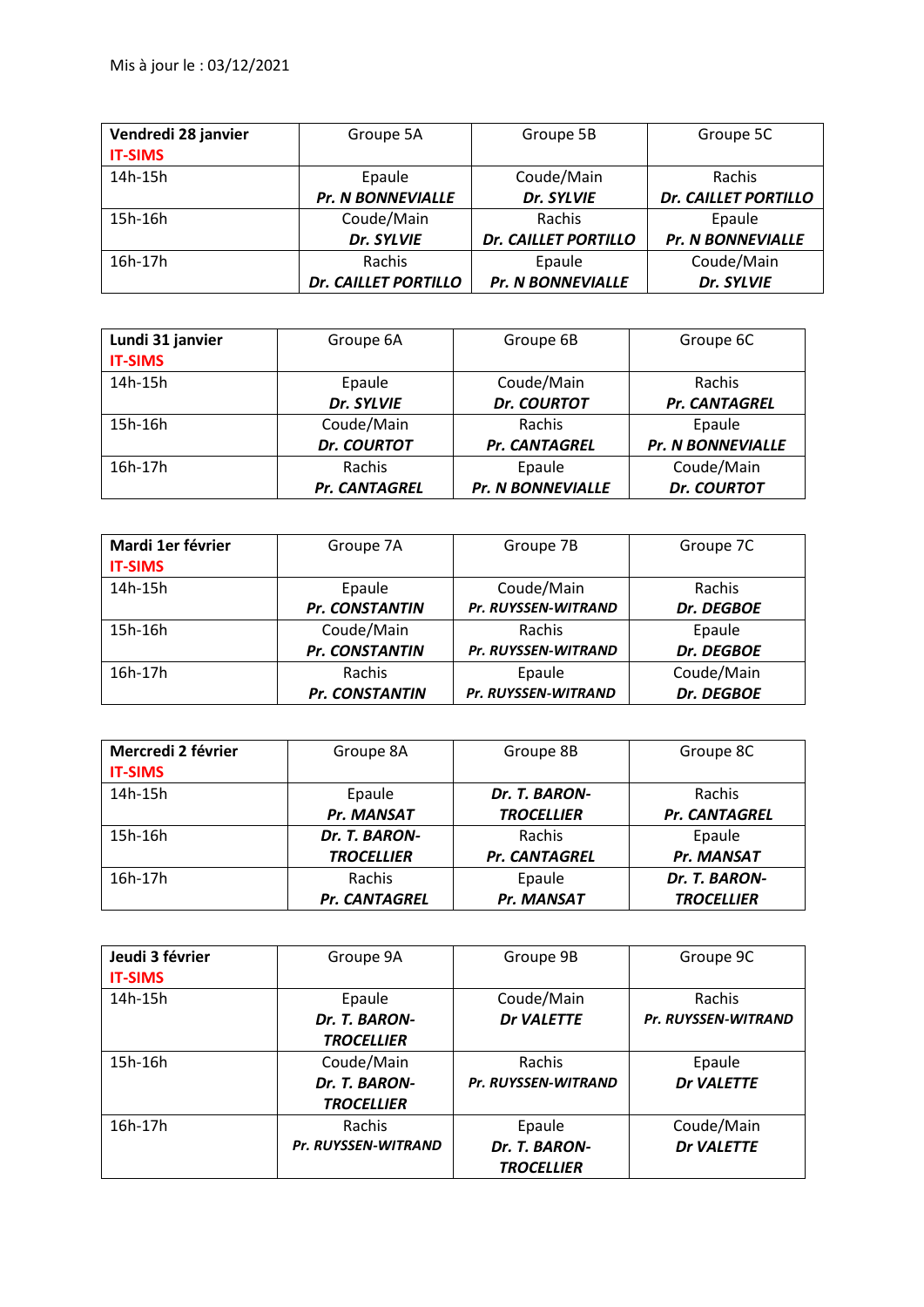| Vendredi 4 février | Groupe 10A        | Groupe 10B        | Groupe 10C        |
|--------------------|-------------------|-------------------|-------------------|
| <b>IT-SIMS</b>     |                   |                   |                   |
| 14h-15h            | Epaule            | Coude/Main        | Rachis            |
|                    | <b>Dr. MAGNOL</b> | Pr. MANSAT        | Dr. FILHOL        |
| 15h-16h            | Coude/Main        | Rachis            | Epaule            |
|                    | Pr. MANSAT        | <b>Dr. FILHOL</b> | <b>Dr. MAGNOL</b> |
| 16h-17h            | Rachis            | Epaule            | Coude/Main        |
|                    | Dr. FILHOL        | <b>Dr. MAGNOL</b> | Pr. MANSAT        |

## ED 2 : Ateliers Hanche – Genou – Cheville/Pied

| Lundi 21 mars<br><b>IT-SIMS</b> | Groupe 1A         | Groupe 1B     | Groupe 1C     |
|---------------------------------|-------------------|---------------|---------------|
| 14h-15h                         | Hanche            | Genou         | Cheville/Pied |
|                                 | <b>Pr. CHIRON</b> | Dr. SYLVIE    | Dr. JUSTO     |
| $15h-16h$                       | Genou             | Cheville/Pied | Hanche        |
|                                 | <b>Pr. CHIRON</b> | Dr. SYLVIE    | Dr. JUSTO     |
| $16h-17h$                       | Cheville/Pied     | Hanche        | Genou         |
|                                 | <b>Pr. CHIRON</b> | Dr. SYLVIE    | Dr. JUSTO     |

| Mardi 22 mars  | Groupe 2A             | Groupe 2B         | Groupe 2C         |
|----------------|-----------------------|-------------------|-------------------|
| <b>IT-SIMS</b> |                       |                   |                   |
| 14h-15h        | Hanche                | Genou             | Cheville/Pied     |
|                | <b>Pr. CONSTANTIN</b> | <b>Dr. DEGBOE</b> | <b>Dr. MAGNOL</b> |
| 15h-16h        | Genou                 | Cheville/Pied     | Hanche            |
|                | <b>Pr. CONSTANTIN</b> | Dr. DEGBOE        | Dr. MAGNOL        |
| 16h-17h        | Cheville/Pied         | Hanche            | Genou             |
|                | <b>Pr. CONSTANTIN</b> | Dr. DEGBOE        | Dr. MAGNOL        |

| Mercredi 23 mars<br><b>IT-SIMS</b> | Groupe 3A     | Groupe 3B     | Groupe 3C         |
|------------------------------------|---------------|---------------|-------------------|
| 14h-15h                            | Hanche        | Genou         | Cheville/Pied     |
|                                    | Dr. FILHOL    | Dr. SYLVIE    | <b>Dr VALETTE</b> |
| $15h-16h$                          | Genou         | Cheville/Pied | Hanche            |
|                                    | Pr. CAVAIGNAC | Dr. SYLVIE    | Dr. FILHOL        |
| $16h-17h$                          | Cheville/Pied | Hanche        | Genou             |
|                                    | Pr. CAVAIGNAC | Dr. FILHOL    | <b>Dr VALETTE</b> |

| Jeudi 24 mars  | Groupe 4A          | Groupe 4B     | Groupe 4C     |
|----------------|--------------------|---------------|---------------|
| <b>IT-SIMS</b> |                    |               |               |
| 14h-15h        | Hanche             | Genou         | Cheville/Pied |
|                | Dr. FILHOL         | Pr. REINA     | Dr. SYLVIE    |
| 15h-16h        | Genou              | Cheville/Pied | Hanche        |
|                | Pr. P. BONNEVIALLE | Pr. REINA     | Dr. FILHOL    |
| 16h-17h        | Cheville/Pied      | Hanche        | Genou         |
|                | Pr. P. BONNEVIALLE | Dr. FILHOL    | Dr. SYLVIE    |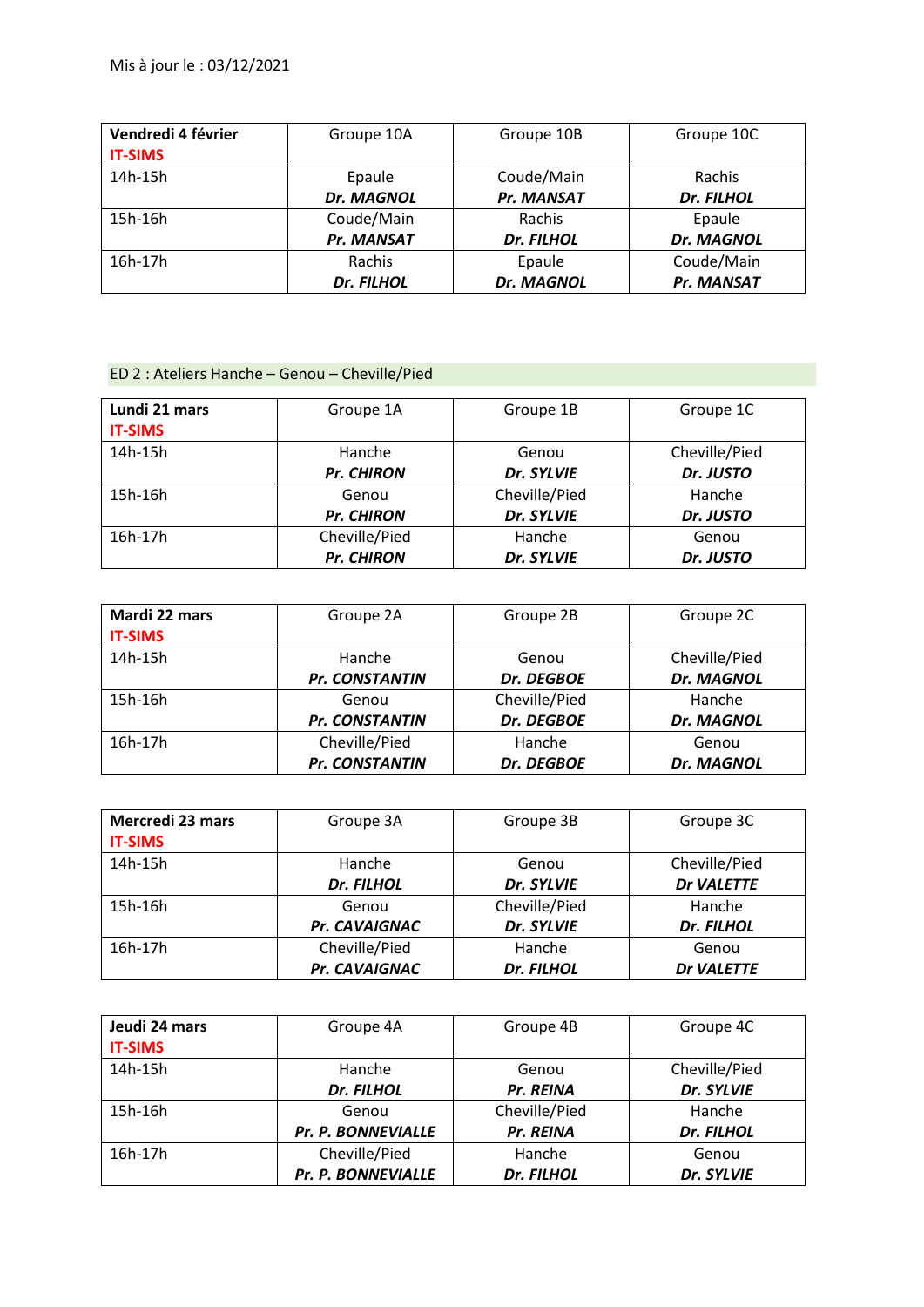Mis à jour le : 03/12/2021

| Vendredi 25 mars | Groupe 5A         | Groupe 5B                   | Groupe 5C     |
|------------------|-------------------|-----------------------------|---------------|
| <b>IT-SIMS</b>   |                   |                             |               |
| 14h-15h          | Hanche            | Genou                       | Cheville/Pied |
|                  | <b>Dr VALETTE</b> | <b>Dr. CAILLET PORTILLO</b> | Dr. JUSTO     |
| 15h-16h          | Genou             | Cheville/Pied               | Hanche        |
|                  | <b>Dr VALETTE</b> | <b>Dr. CAILLET PORTILLO</b> | Dr. JUSTO     |
| 16h-17h          | Cheville/Pied     | Hanche                      | Genou         |
|                  | <b>Dr VALETTE</b> | <b>Dr. CAILLET PORTILLO</b> | Dr. JUSTO     |

| <b>Lundi 28/03</b><br><b>IT-SIMS</b> | Groupe 6A          | Groupe 6B          | Groupe 6C          |
|--------------------------------------|--------------------|--------------------|--------------------|
| 14h-15h                              | Hanche             | Genou              | Cheville/Pied      |
|                                      | <b>Dr. COURTOT</b> | <b>Pr. LAROCHE</b> | Dr. SYLVIE         |
| $15h-16h$                            | Genou              | Cheville/Pied      | Hanche             |
|                                      | <b>Pr. LAROCHE</b> | <b>Dr. COURTOT</b> | Dr. SYLVIE         |
| $16h-17h$                            | Cheville/Pied      | Hanche             | Genou              |
|                                      | <b>Dr. COURTOT</b> | Dr. SYLVIE         | <b>Pr. LAROCHE</b> |

| Mardi 29 mars  | Groupe 7A             | Groupe 7B         | Groupe 7C                   |
|----------------|-----------------------|-------------------|-----------------------------|
| <b>IT-SIMS</b> |                       |                   |                             |
| 14h-15h        | Hanche                | Genou             | Cheville/Pied               |
|                | <b>Pr. CONSTANTIN</b> | <b>Dr. DEGBOE</b> | <b>Dr. CAILLET PORTILLO</b> |
| 15h-16h        | Genou                 | Cheville/Pied     | Hanche                      |
|                | <b>Pr. CONSTANTIN</b> | <b>Dr. DEGBOE</b> | <b>Dr. CAILLET PORTILLO</b> |
| $16h-17h$      | Cheville/Pied         | Hanche            | Genou                       |
|                | Pr. CONSTANTIN        | Dr. DEGBOE        | <b>Dr. CAILLET PORTILLO</b> |

| <b>Mercredi 30 mars</b><br><b>IT-SIMS</b> | Groupe 8A          | Groupe 8B          | Groupe 8C          |
|-------------------------------------------|--------------------|--------------------|--------------------|
| 14h-15h                                   | Hanche             | Genou              | Cheville/Pied      |
|                                           | Dr. SYLVIE         | <b>Pr. LAROCHE</b> | Pr. P. BONNEVIALLE |
| 15h-16h                                   | Genou              | Cheville/Pied      | Hanche             |
|                                           | <b>Pr. LAROCHE</b> | Dr. SYLVIE         | Pr. P. BONNEVIALLE |
| $16h-17h$                                 | Cheville/Pied      | Hanche             | Genou              |
|                                           | Dr. SYLVIE         | Pr. P. BONNEVIALLE | <b>Pr. LAROCHE</b> |

| Jeudi 31 mars<br><b>IT-SIMS</b> | Groupe 9A     | Groupe 9B     | Groupe 9C          |
|---------------------------------|---------------|---------------|--------------------|
| 14h-15h                         | Hanche        | Genou         | Cheville/Pied      |
|                                 | Dr. SYLVIE    | Pr. REINA     | <b>Dr. COURTOT</b> |
| 15h-16h                         | Genou         | Cheville/Pied | Hanche             |
|                                 | Dr. SYLVIE    | Pr. REINA     | <b>Dr. COURTOT</b> |
| $16h-17h$                       | Cheville/Pied | Hanche        | Genou              |
|                                 | Dr. SYLVIE    | Pr. REINA     | <b>Dr. COURTOT</b> |